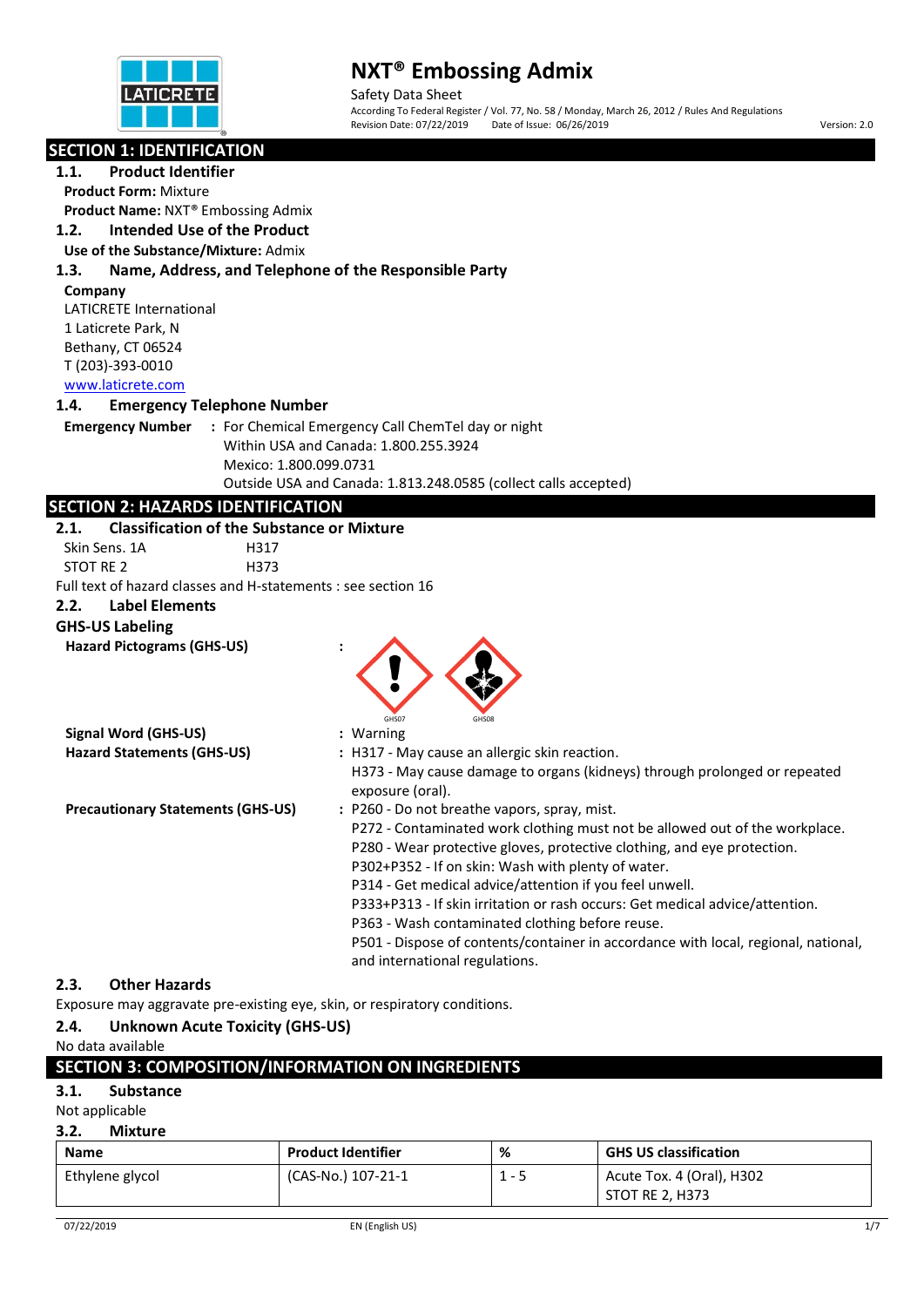Safety Data Sheet

According to Federal Register / Vol. 77, No. 58 / Monday, March 26, 2012 / Rules and Regulations

| 3(2H)-Isothiazolone, 2-methyl- | (CAS-No.) 2682-20-4 | $0.001 - 0.011$ | Acute Tox. 3 (Oral), H301             |
|--------------------------------|---------------------|-----------------|---------------------------------------|
|                                |                     |                 | Acute Tox. 3 (Dermal), H311           |
|                                |                     |                 | Acute Tox. 2 (Inhalation:dust, mist), |
|                                |                     |                 | H330                                  |
|                                |                     |                 | Skin Corr. 1B, H314                   |
|                                |                     |                 | Eye Dam. 1, H318                      |
|                                |                     |                 | Skin Sens. 1A, H317                   |
|                                |                     |                 | STOT SE 3, H335                       |
|                                |                     |                 | Aquatic Acute 1, H400                 |
|                                |                     |                 | Aquatic Chronic 1, H410               |
| Octamethylcyclotetrasiloxane   | (CAS-No.) 556-67-2  | 0.0005          | Flam. Lig. 3, H226                    |
|                                |                     |                 | Acute Tox. 4 (Oral), H302             |
|                                |                     |                 | Repr. 2, H361                         |
|                                |                     |                 | Aquatic Chronic 4, H413               |

Full text of H-phrases: see section 16

\*\* The actual concentration of ingredient(s) is withheld as a trade secret in accordance with the 29 CFR 1910.1200.

## **SECTION 4: FIRST AID MEASURES**

### **4.1. Description of First-aid Measures**

**First-aid Measures General:** Never give anything by mouth to an unconscious person. If you feel unwell, seek medical advice (show the label where possible).

**First-aid Measures After Inhalation:** When symptoms occur: go into open air and ventilate suspected area. Obtain medical attention if breathing difficulty persists.

**First-aid Measures After Skin Contact:** Remove contaminated clothing. Drench affected area with water for at least 15 minutes. Obtain medical attention if irritation/rash develops or persists.

**First-aid Measures After Eye Contact:** Rinse cautiously with water for at least 15 minutes. Remove contact lenses, if present and easy to do. Continue rinsing. Obtain medical attention.

**First-aid Measures After Ingestion:** Rinse mouth. Do NOT induce vomiting. Obtain medical attention.

#### **4.2. Most Important Symptoms and Effects Both Acute and Delayed**

**Symptoms/Injuries:** May cause damage to organs (kidneys) through prolonged or repeated exposure (oral). Skin sensitization. **Symptoms/Injuries After Inhalation:** Prolonged exposure may cause irritation.

**Symptoms/Injuries After Skin Contact:** May cause an allergic skin reaction.

**Symptoms/Injuries After Eye Contact:** May cause slight irritation to eyes.

**Symptoms/Injuries After Ingestion:** Acute exposure of humans to ethylene glycol by ingesting large quantities causes three stages of health effects. CNS depression, including such symptoms as vomiting, drowsiness, coma, respiratory failure, convulsions, metabolic changes, and gastrointestinal upset are followed by cardiopulmonary effects and later renal damage.

**Chronic Symptoms:** May cause damage to organs (kidneys) through prolonged or repeated exposure (oral).

## **4.3. Indication of Any Immediate Medical Attention and Special Treatment Needed**

If exposed or concerned, get medical advice and attention. If medical advice is needed, have product container or label at hand.

## **SECTION 5: FIRE-FIGHTING MEASURES**

#### **5.1. Extinguishing Media**

**Suitable Extinguishing Media:** Water spray, fog, carbon dioxide (CO2), alcohol-resistant foam, or dry chemical. **Unsuitable Extinguishing Media:** Do not use a heavy water stream. Use of heavy stream of water may spread fire.

#### **5.2. Special Hazards Arising From the Substance or Mixture**

**Fire Hazard:** Not considered flammable but may burn at high temperatures.

**Explosion Hazard:** Product is not explosive.

**Reactivity:** Hazardous reactions will not occur under normal conditions.

#### **5.3. Advice for Firefighters**

**Precautionary Measures Fire:** Exercise caution when fighting any chemical fire.

**Firefighting Instructions:** Use water spray or fog for cooling exposed containers.

**Protection During Firefighting:** Do not enter fire area without proper protective equipment, including respiratory protection. Hazardous Combustion Products: Carbon oxides (CO, CO<sub>2</sub>). Formaldehyde. acetic acid.

#### **SECTION 6: ACCIDENTAL RELEASE MEASURES**

#### **6.1. Personal Precautions, Protective Equipment and Emergency Procedures**

**General Measures:** Avoid breathing (vapor, mist, spray). Do not get in eyes, on skin, or on clothing.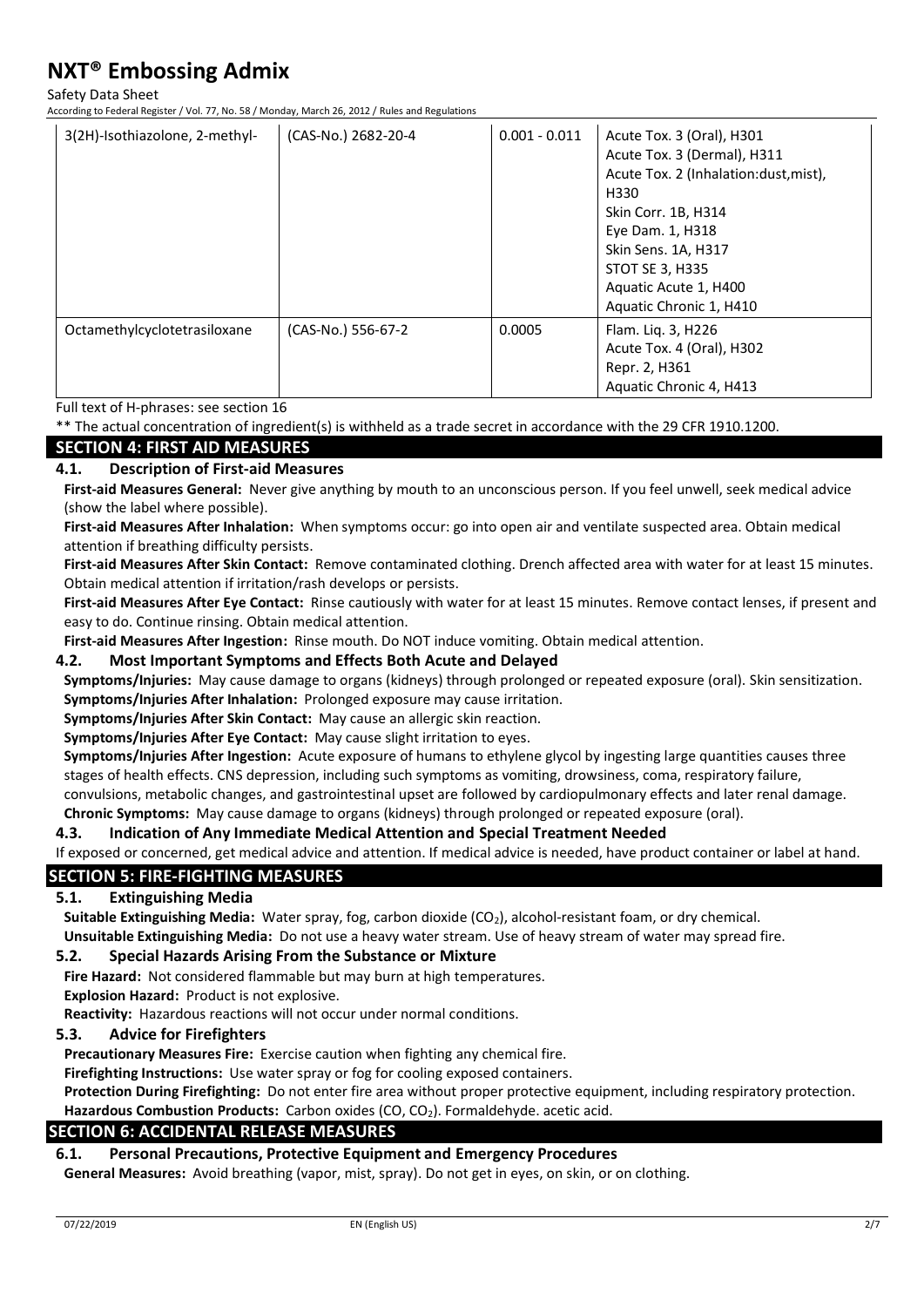Safety Data Sheet

According to Federal Register / Vol. 77, No. 58 / Monday, March 26, 2012 / Rules and Regulations

#### **6.1.1. For Non-Emergency Personnel**

**Protective Equipment:** Use appropriate personal protective equipment (PPE).

**Emergency Procedures:** Evacuate unnecessary personnel.

#### **6.1.2. For Emergency Personnel**

**Protective Equipment:** Equip cleanup crew with proper protection.

**Emergency Procedures:** Upon arrival at the scene, a first responder is expected to recognize the presence of dangerous goods, protect oneself and the public, secure the area, and call for the assistance of trained personnel as soon as conditions permit. Ventilate area.

#### **6.2. Environmental Precautions**

Prevent entry to sewers and public waters.

#### **6.3. Methods and Materials for Containment and Cleaning Up**

**For Containment:** Contain any spills with dikes or absorbents to prevent migration and entry into sewers or streams. **Methods for Cleaning Up:** Clean up spills immediately and dispose of waste safely. Transfer spilled material to a suitable container for disposal. Contact competent authorities after a spill.

#### **6.4. Reference to Other Sections**

See Section 8 for exposure controls and personal protection and Section 13 for disposal considerations.

### **SECTION 7: HANDLING AND STORAGE**

#### **7.1. Precautions for Safe Handling**

**Precautions for Safe Handling:** Wash hands and other exposed areas with mild soap and water before eating, drinking or smoking and when leaving work. Avoid breathing vapors, mist, spray. Avoid contact with skin, eyes and clothing. **Hygiene Measures:** Handle in accordance with good industrial hygiene and safety procedures.

#### **7.2. Conditions for Safe Storage, Including Any Incompatibilities**

**Technical Measures:** Comply with applicable regulations.

**Storage Conditions:** Keep container closed when not in use. Store in a dry, cool place. Keep/Store away from direct sunlight, extremely high or low temperatures and incompatible materials.

**Incompatible Materials:** Strong acids, strong bases, strong oxidizers.

#### **7.3. Specific End Use(s)**

Admix.

# **SECTION 8: EXPOSURE CONTROLS/PERSONAL PROTECTION**

#### **8.1. Control Parameters**

**Octamethylcyclotetrasiloxane (556-67-2)**

For substances listed in section 3 that are not listed here, there are no established exposure limits from the manufacturer, supplier, importer, or the appropriate advisory agency including: ACGIH (TLV), AIHA (WEEL), NIOSH (REL), or OSHA (PEL).

| Octamethylcyclotetrasiloxane (556-67-2) |                                 |                                                                   |  |
|-----------------------------------------|---------------------------------|-------------------------------------------------------------------|--|
| <b>USA AIHA</b>                         | WEEL TWA (ppm)                  | $10$ ppm                                                          |  |
| Ethylene glycol (107-21-1)              |                                 |                                                                   |  |
| <b>USA ACGIH</b>                        | ACGIH TWA (ppm)                 | 25 ppm (vapor fraction)                                           |  |
| <b>USA ACGIH</b>                        | ACGIH STEL (mg/m <sup>3</sup> ) | 10 mg/m <sup>3</sup> (inhalable particulate matter, aerosol only) |  |
| <b>USA ACGIH</b>                        | ACGIH STEL (ppm)                | 50 ppm (vapor fraction)                                           |  |
| USA ACGIH                               | <b>ACGIH chemical category</b>  | Not Classifiable as a Human Carcinogen                            |  |

#### **8.2. Exposure Controls**

**Appropriate Engineering Controls :** Suitable eye/body wash equipment should be available in the vicinity of any potential exposure. Ensure adequate ventilation, especially in confined areas. Ensure all national/local regulations are observed.

**Hand Protection :** Wear protective gloves. **Eye and Face Protection :** Chemical safety goggles.

**Personal Protective Equipment :** Gloves. Protective clothing. Protective goggles.



- **Materials for Protective Clothing :** Chemically resistant materials and fabrics.
	-
	-
- **Skin and Body Protection <b>:** Wear suitable protective clothing.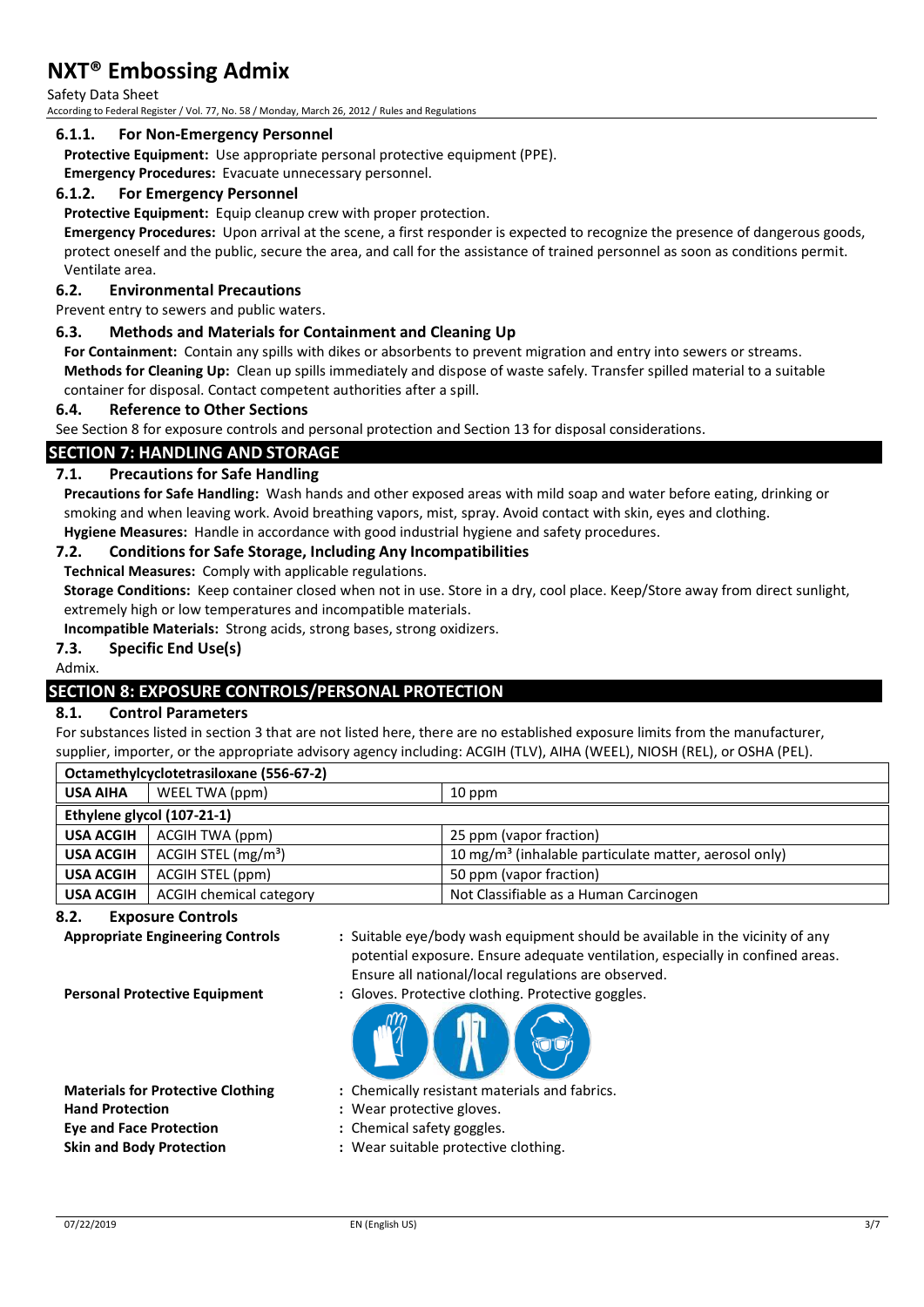Safety Data Sheet

According to Federal Register / Vol. 77, No. 58 / Monday, March 26, 2012 / Rules and Regulations

| <b>Respiratory Protection</b>                      | : If exposure limits are exceeded or irritation is experienced, approved respiratory<br>protection should be worn. In case of inadequate ventilation, oxygen deficient<br>atmosphere, or where exposure levels are not known wear approved respiratory<br>protection. |  |
|----------------------------------------------------|-----------------------------------------------------------------------------------------------------------------------------------------------------------------------------------------------------------------------------------------------------------------------|--|
| <b>Other Information</b>                           | : When using, do not eat, drink or smoke.                                                                                                                                                                                                                             |  |
| <b>SECTION 9: PHYSICAL AND CHEMICAL PROPERTIES</b> |                                                                                                                                                                                                                                                                       |  |
| 9.1.                                               | <b>Information on Basic Physical and Chemical Properties</b>                                                                                                                                                                                                          |  |

| <b>Physical State</b>                         | : Liquid             |
|-----------------------------------------------|----------------------|
| Appearance                                    | : Milky white liquid |
| Odor                                          | : Acrylic            |
| <b>Odor Threshold</b>                         | : No data available  |
| рH                                            | : No data available  |
| <b>Evaporation Rate</b>                       | : No data available  |
| <b>Melting Point</b>                          | : $0 °C (32 °F)$     |
| <b>Freezing Point</b>                         | : No data available  |
| <b>Boiling Point</b>                          | : $100 °C (212 °F)$  |
| <b>Flash Point</b>                            | : No data available  |
| <b>Auto-ignition Temperature</b>              | : No data available  |
| <b>Decomposition Temperature</b>              | : No data available  |
| Flammability (solid, gas)                     | : Not applicable     |
| <b>Vapor Pressure</b>                         | : No data available  |
| <b>Relative Vapor Density at 20°C</b>         | : No data available  |
| <b>Relative Density</b>                       | : No data available  |
| <b>Specific Gravity</b>                       | $: 1.00 - 1.03$      |
| Solubility                                    | : Water: Dilutable   |
| <b>Partition Coefficient: N-Octanol/Water</b> | : No data available  |
| <b>Viscosity</b>                              | : No data available  |

**9.2. Other Information** No additional information available

## **SECTION 10: STABILITY AND REACTIVITY**

**10.1. Reactivity:** Hazardous reactions will not occur under normal conditions.

- **10.2. Chemical Stability:** Stable under recommended handling and storage conditions (see section 7).
- **10.3. Possibility of Hazardous Reactions:** Hazardous polymerization will not occur.
- **10.4. Conditions to Avoid:** Direct sunlight, extremely high or low temperatures, and incompatible materials.
- **10.5. Incompatible Materials:** Strong acids, strong bases, strong oxidizers.
- **10.6. Hazardous Decomposition Products:** None known.

# **SECTION 11: TOXICOLOGICAL INFORMATION**

# **11.1. Information on Toxicological Effects**

**Acute Toxicity (Oral):** Not classified **Acute Toxicity (Dermal):** Not classified

| <b>Acute Toxicity (Inhalation): Not classified</b> |
|----------------------------------------------------|
| Octamethylcyclotetrasiloxane (556-67-2)            |

| $\alpha$                                   |                                   |  |
|--------------------------------------------|-----------------------------------|--|
| LD50 Oral Rat                              | $1540 \text{ mg/kg}$              |  |
| <b>LD50 Dermal Rabbit</b>                  | 794 µl/kg                         |  |
| <b>LC50 Inhalation Rat</b>                 | 36 $g/m^3$ (Exposure time: 4 h)   |  |
| 3(2H)-Isothiazolone, 2-methyl- (2682-20-4) |                                   |  |
| <b>LD50 Oral Rat</b>                       | $120 \text{ mg/kg}$               |  |
| <b>LD50 Dermal Rabbit</b>                  | $200 \frac{\text{mg}}{\text{kg}}$ |  |
| <b>LC50 Inhalation Rat</b>                 | $0.11 \,\mathrm{mg/l/4h}$         |  |
| Ethylene glycol (107-21-1)                 |                                   |  |
| <b>LD50 Dermal Rat</b>                     | 10600 mg/kg                       |  |
| ATE (Oral)                                 | 500.00 mg/kg body weight          |  |
|                                            |                                   |  |

**Skin Corrosion/Irritation:** Not classified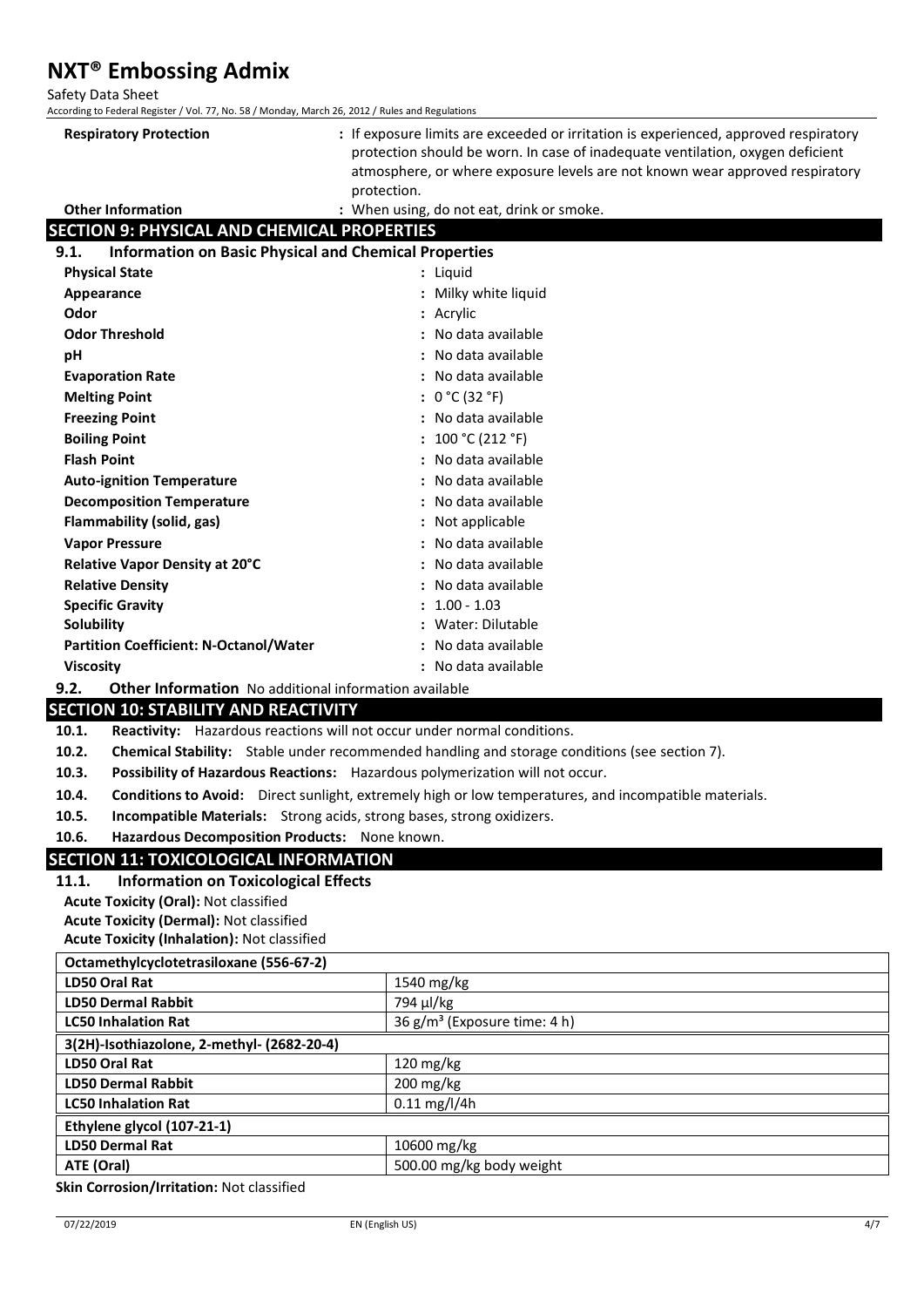Safety Data Sheet According to Federal Register / Vol. 77, No. 58 / Monday, March 26, 2012 / Rules and Regulations

#### **Serious Eye Damage/Irritation:** Not classified

**Respiratory or Skin Sensitization:** May cause an allergic skin reaction.

**Germ Cell Mutagenicity:** Not classified

**Carcinogenicity:** Not classified

**Reproductive Toxicity:** Not classified

**Specific Target Organ Toxicity (Single Exposure):** Not classified

**Specific Target Organ Toxicity (Repeated Exposure):** May cause damage to organs (kidneys) through prolonged or repeated exposure (oral).

**Aspiration Hazard:** Not classified

**Symptoms/Injuries After Inhalation:** Prolonged exposure may cause irritation.

**Symptoms/Injuries After Skin Contact:** May cause an allergic skin reaction.

**Symptoms/Injuries After Eye Contact:** May cause slight irritation to eyes.

**Symptoms/Injuries After Ingestion:** Acute exposure of humans to ethylene glycol by ingesting large quantities causes three stages of health effects. CNS depression, including such symptoms as vomiting, drowsiness, coma, respiratory failure, convulsions, metabolic changes, and gastrointestinal upset are followed by cardiopulmonary effects and later renal damage.

**Chronic Symptoms:** May cause damage to organs (kidneys) through prolonged or repeated exposure (oral).

# **SECTION 12: ECOLOGICAL INFORMATION**

**Ecology - General :** Not classified.

| Octamethylcyclotetrasiloxane (556-67-2)       |                                                                            |  |
|-----------------------------------------------|----------------------------------------------------------------------------|--|
| LC50 Fish 1                                   | > 500 mg/l (Exposure time: 96 h - Species: Brachydanio rerio)              |  |
| LC50 Fish 2                                   | > 1000 mg/l (Exposure time: 96 h - Species: Lepomis macrochirus)           |  |
| Ethylene glycol (107-21-1)                    |                                                                            |  |
| LC50 Fish 1                                   | 41000 mg/l (Exposure time: 96 h - Species: Oncorhynchus mykiss)            |  |
| EC50 Daphnia 1                                | 46300 mg/l (Exposure time: 48 h - Species: Daphnia magna)                  |  |
| LC50 Fish 2                                   | 14 - 18 ml/l (Exposure time: 96 h - Species: Oncorhynchus mykiss [static]) |  |
| <b>NOEC Chronic Crustacea</b>                 | 4.2 mg/l                                                                   |  |
| <b>Persistence and Degradability</b><br>12.2. |                                                                            |  |
| <b>NXT<sup>®</sup></b> Embossing Admix        |                                                                            |  |
| <b>Persistence and Degradability</b>          | Not established.                                                           |  |

#### **12.3. Bioaccumulative Potential**

| <b>NXT<sup>®</sup></b> Embossing Admix  |                  |  |
|-----------------------------------------|------------------|--|
| <b>Bioaccumulative Potential</b>        | Not established. |  |
| Octamethylcyclotetrasiloxane (556-67-2) |                  |  |
| <b>BCF Fish 1</b>                       | 12400            |  |
| Log Pow                                 | 5.1              |  |
| Ethylene glycol (107-21-1)              |                  |  |
| Log Pow                                 | $-1.93$          |  |
|                                         |                  |  |

#### **12.4. Mobility in Soil** No additional information available

#### **12.5. Other Adverse Effects**

**Other Information :** Avoid release to the environment.

# **SECTION 13: DISPOSAL CONSIDERATIONS**

## **13.1. Waste Treatment Methods**

**Waste Disposal Recommendations:** Dispose of contents/container in accordance with local, regional, national, and international regulations.

**Ecology - Waste Materials:** Avoid release to the environment.

## **SECTION 14: TRANSPORT INFORMATION**

The shipping description(s) stated herein were prepared in accordance with certain assumptions at the time the SDS was authored, and can vary based on a number of variables that may or may not have been known at the time the SDS was issued.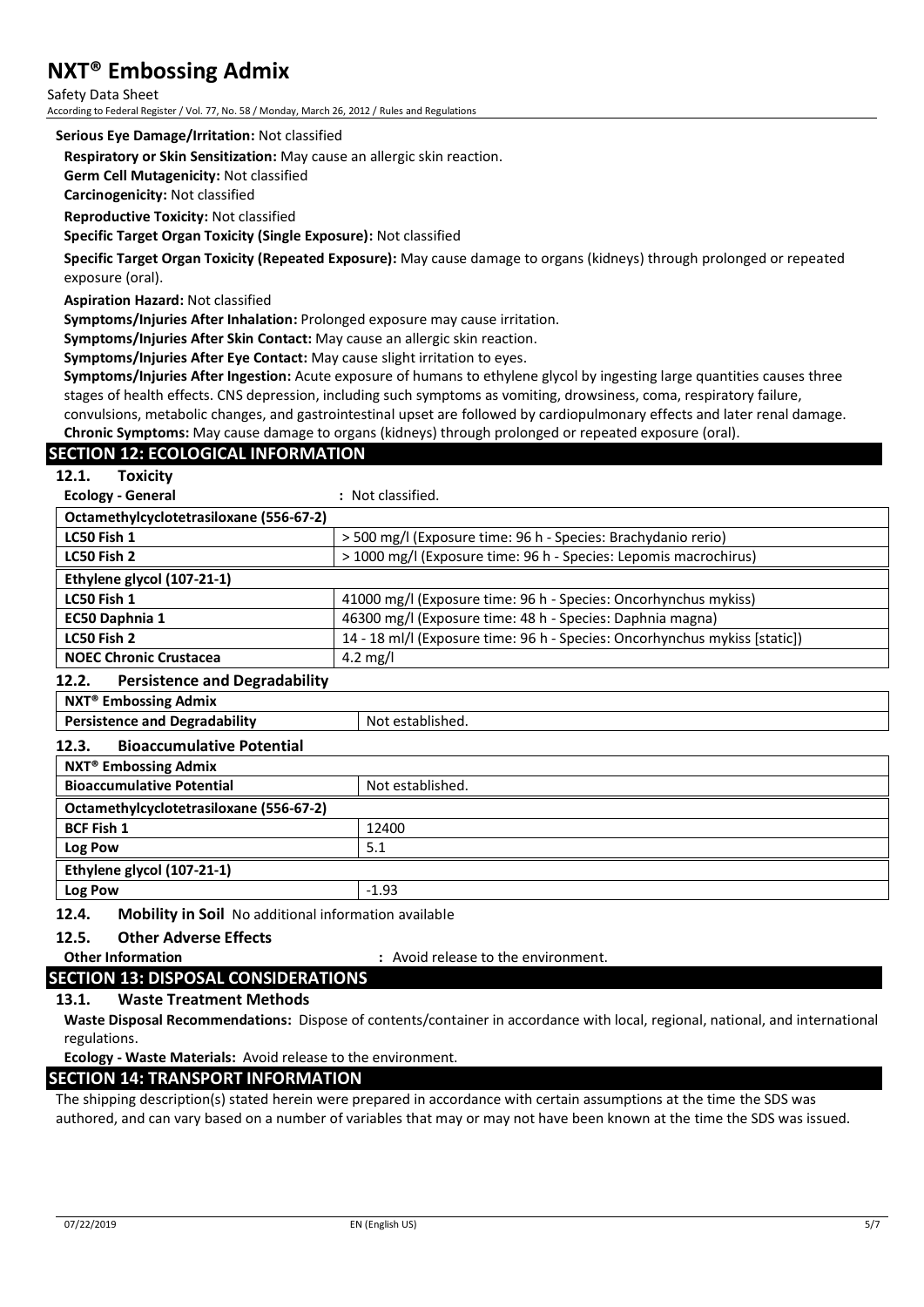Safety Data Sheet

According to Federal Register / Vol. 77, No. 58 / Monday, March 26, 2012 / Rules and Regulations

- 14.1. In Accordance with DOT Not regulated for transport
- **14.2. In Accordance with IMDG** Not regulated for transport
- 14.3. In Accordance with IATA Not regulated for transport

# **SECTION 15: REGULATORY INFORMATION**

#### **15.1. US Federal Regulations**

| SARA Section 311/312 Hazard Classes                                       | Health hazard - Specific target organ toxicity (single or repeated<br>exposure)<br>Health hazard - Respiratory or skin sensitization |  |  |
|---------------------------------------------------------------------------|--------------------------------------------------------------------------------------------------------------------------------------|--|--|
|                                                                           |                                                                                                                                      |  |  |
|                                                                           |                                                                                                                                      |  |  |
|                                                                           |                                                                                                                                      |  |  |
| Octamethylcyclotetrasiloxane (556-67-2)                                   |                                                                                                                                      |  |  |
| Listed on the United States TSCA (Toxic Substances Control Act) inventory |                                                                                                                                      |  |  |
| <b>EPA TSCA Regulatory Flag</b>                                           | T - T - indicates a substance that is the subject of a final TSCA section 4                                                          |  |  |
|                                                                           | test rule.                                                                                                                           |  |  |
| 3(2H)-Isothiazolone, 2-methyl- (2682-20-4)                                |                                                                                                                                      |  |  |
| Listed on the United States TSCA (Toxic Substances Control Act) inventory |                                                                                                                                      |  |  |
| <b>EPA TSCA Regulatory Flag</b>                                           | PMN - PMN - indicates a commenced PMN substance.                                                                                     |  |  |
|                                                                           | SP - SP - indicates a substance that is identified in a proposed                                                                     |  |  |
|                                                                           | Significant New Uses Rule.                                                                                                           |  |  |
| Ethylene glycol (107-21-1)                                                |                                                                                                                                      |  |  |
| Listed on the United States TSCA (Toxic Substances Control Act) inventory |                                                                                                                                      |  |  |
| Subject to reporting requirements of United States SARA Section 313       |                                                                                                                                      |  |  |
| <b>CERCLA RQ</b>                                                          | 5000 lb                                                                                                                              |  |  |
| <b>SARA Section 313 - Emission Reporting</b>                              | 1%                                                                                                                                   |  |  |

### **15.2. US State Regulations**

## **Ethylene glycol (107-21-1)**

U.S. - Massachusetts - Right To Know List

U.S. - New Jersey - Right to Know Hazardous Substance List

U.S. - Pennsylvania - RTK (Right to Know) - Environmental Hazard List

U.S. - Pennsylvania - RTK (Right to Know) List

### **California Proposition 65**

 $\bigwedge$ 

**WARNING:** This product can expose you to Ethylene glycol, which is known to the State of California to cause birth defects or other reproductive harm. For more information go to www.P65Warnings.ca.gov.

|                                        | <b>Chemical Name (CAS No.)</b>                                                | Carcinogenicity                                                                                                                            | Developmental   | <b>Female Reproductive</b>                         | <b>Male Reproductive</b> |  |  |  |
|----------------------------------------|-------------------------------------------------------------------------------|--------------------------------------------------------------------------------------------------------------------------------------------|-----------------|----------------------------------------------------|--------------------------|--|--|--|
|                                        |                                                                               |                                                                                                                                            | <b>Toxicity</b> | <b>Toxicity</b>                                    | <b>Toxicity</b>          |  |  |  |
|                                        | Ethylene glycol (107-21-1)                                                    |                                                                                                                                            | х               |                                                    |                          |  |  |  |
|                                        | SECTION 16: OTHER INFORMATION, INCLUDING DATE OF PREPARATION OR LAST REVISION |                                                                                                                                            |                 |                                                    |                          |  |  |  |
| Date of Preparation or Latest Revision |                                                                               |                                                                                                                                            | : 07/22/2019    |                                                    |                          |  |  |  |
| <b>Other Information</b>               |                                                                               | : This document has been prepared in accordance with the SDS<br>requirements of the OSHA Hazard Communication Standard 29 CFR<br>1910.1200 |                 |                                                    |                          |  |  |  |
| <b>GHS Full Text Phrases:</b>          |                                                                               |                                                                                                                                            |                 |                                                    |                          |  |  |  |
|                                        | Acute Tox. 2 (Inhalation: dust, mist)                                         |                                                                                                                                            |                 | Acute toxicity (inhalation: dust, mist) Category 2 |                          |  |  |  |

| Acute Tox. 2 (Inhalation:dust, mist) | Acute toxicity (inhalation:dust, mist) Category 2                |  |
|--------------------------------------|------------------------------------------------------------------|--|
| Acute Tox. 3 (Dermal)                | Acute toxicity (dermal) Category 3                               |  |
| Acute Tox. 3 (Oral)                  | Acute toxicity (oral) Category 3                                 |  |
| Acute Tox. 4 (Oral)                  | Acute toxicity (oral) Category 4                                 |  |
| Aquatic Acute 1                      | Hazardous to the aquatic environment - Acute Hazard Category 1   |  |
| Aquatic Chronic 1                    | Hazardous to the aquatic environment - Chronic Hazard Category 1 |  |
| Aquatic Chronic 4                    | Hazardous to the aquatic environment - Chronic Hazard Category 4 |  |
| Eye Dam. 1                           | Serious eye damage/eye irritation Category 1                     |  |
| Flam. Liq. 3                         | Flammable liquids Category 3                                     |  |
| Repr. 2                              | Reproductive toxicity Category 2                                 |  |
| Skin Corr. 1B                        | Skin corrosion/irritation Category 1B                            |  |